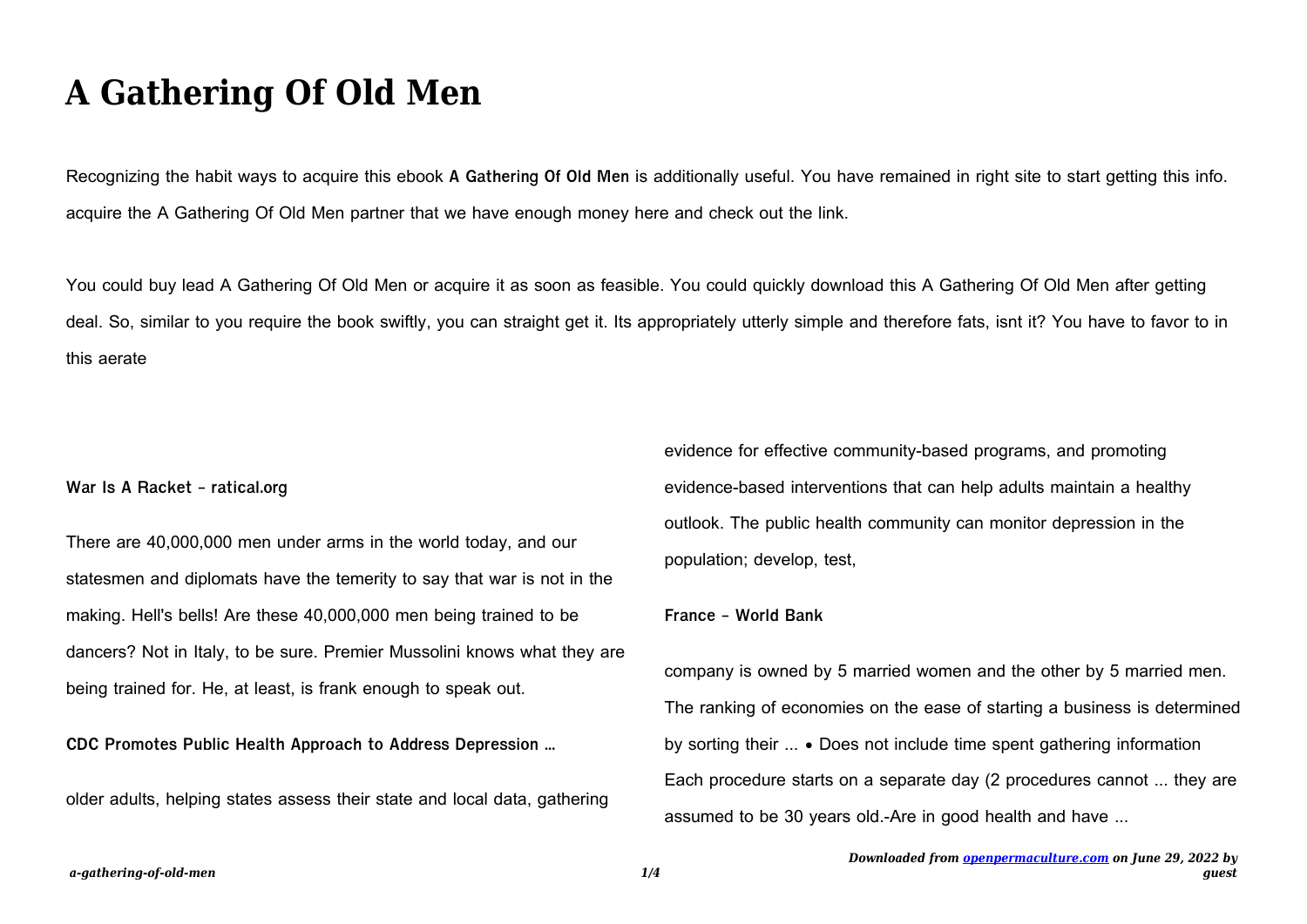## **Second Language Assessment for Classroom Teachers - ed**

systematic gathering of information for the purpose of making decisions" (p.22). Bachman (ibid) also added that one part of evaluation is "the collection of reliable and relevant information" (p. 22). Evaluation involves the interpretation of testing results used to make decisions (Brown & Abeywickrama, 2010).

Pilots' Age Limits Study - ICAO

The Agency has received Article 71 (old 14.4) Exemption requests with individually specified mitigating measures from Switzerland, Austria, Czech Republic, Germany mainly related to allowing pilots in helicopter ops. (HEMS) to continue after the age of 60. This is mainly based on the fact that retirement

**1. The Lost Child - NCERT**

congested with men, but he ran thr ough people's legs, his little sob lingering: "Mother , Father!" Near the entrance to the temple, however , the crowd became very thick: men jostled each other, heavy men, with flashing, mur derous eyes and hefty shoulders. The poor child struggled to thrust a way between their feet but,

## EARLY HISTORY OF RECREATION AND LEISURE - Jones

7,000 and 9,000 years old. Most of the flutes were found at grave sites. Six of the instruments were intact and are now believed to be the earliest, playable multinote instruments. The flutes, which were made of bone, contain seven holes that correspond to a scale similar to the Western eight-note scale. This tone scale indicates that

**Thailand - World Bank**

By gathering and analyzing comprehensive quantitative data to compare business regulation environments across economies and over time, encourages ... company is owned by 5 married women and the other by 5 married men. The ranking of economies on the ease of starting a business is determined by sorting their ... they are assumed to be 30 years ...

## A Simplest Systematics for the Organization of Turn-Taking …

Father and mother take the small children in to bathe with them, granny scrubs the men's backs, and relatives or neighbors who have no bath (three houses in Niiike) come to chat while waiting their turn at the end of the day. The senior male of the household finishes his bath first and the family follows in regular order of sex and age precedence.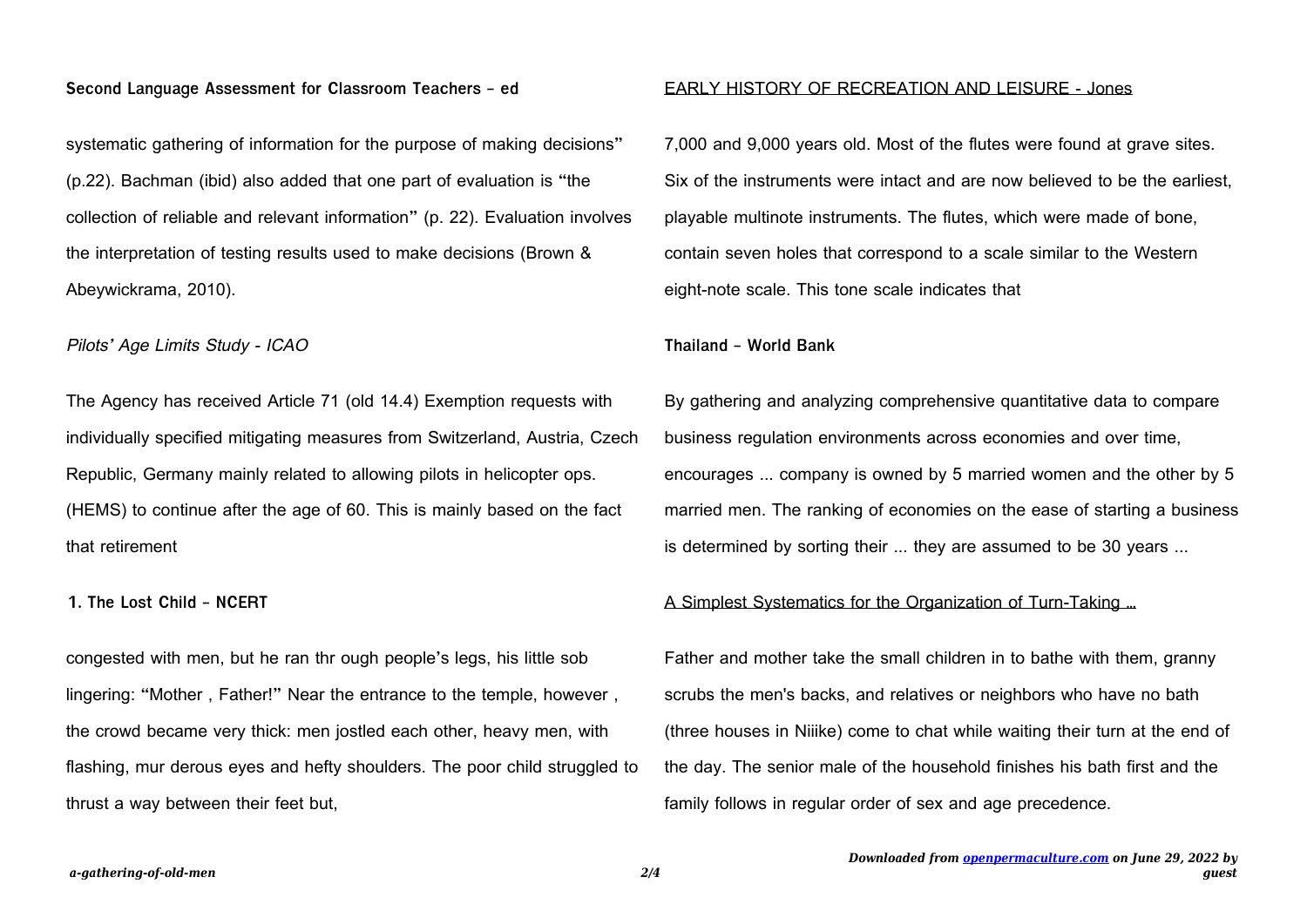#### PITRPLE DRAGO~: The {)rigin and Development of the OPSEC ...

(U) Based on intelligence that the Massachusetts Provincial Congress was gathering military stores in the town of Concord, the royal governor, General Thomas Gage, decided to send a troop of approximately 700 light infantry and grenadiers to Concord to destroy them. Gage's actions, however, soon gave his plan away.

#### Angela Carter, "The Company of Wolves" - Napa Valley College

to wolfishness for the rest of his life, so old wives hereabouts think it some protection to throw a hat or an apron at the werewolf, as if clothes made the man. Yet by the eyes, those phosphorescent eyes, you know him in all his shapes; the eyes alone unchanged by metamorphosis. Before he can become a wolf, the lycanthrope strips stark naked.

#### Ne Perspectives in Policing - Office of Justice Programs

and let the old and the young, the rich and the poor, the grave and the gay, of all sexes and tongues, and colors, and conditions, sacrifice unceasingly upon its altars. 6. Recapturing the Fabric of Community. Despite two decades of aspiring to effective . community policing, American law enforcement seems to have drifted off the course of building

#### **Message to the Blackman Elijah Muhammad**

The Coming Of God And The Gathering Together Of His People The Coming Of The Son Of Man The Infidels Are Angry Allah, The Best Knower The Days Of Allah If God Was Your Father, You Would Love Me Persecution Follows The Coming Of God The So-Called Negroes' Salvation Allah Is Judging Today Submit To Allah (God) And Fear Not ORIGINAL MAN - Know Thyself

## **A Brief History of Chaco Culture National Historical Park**

gathering throughout the canyon. Human occupation of the canyon likely began much earlier. 200sAD . Pithouses, or partially subterranean features with 1-2 rooms begin to appear throughout the canyon. Starting in 500 AD, large pithouse villages containing 20-80 pithouses and features are con structed within the canyon. 700s

#### I Never Saw Another Butterfly Packet of Readings

gathering up of coffins. They saw executions, too, and were perhaps the only children in the world who captured them with pencil and paper. They heard the shouts of the SS men at roll call and the meek mumblings of prayer in the barracks where the grownups lived. But the children saw,